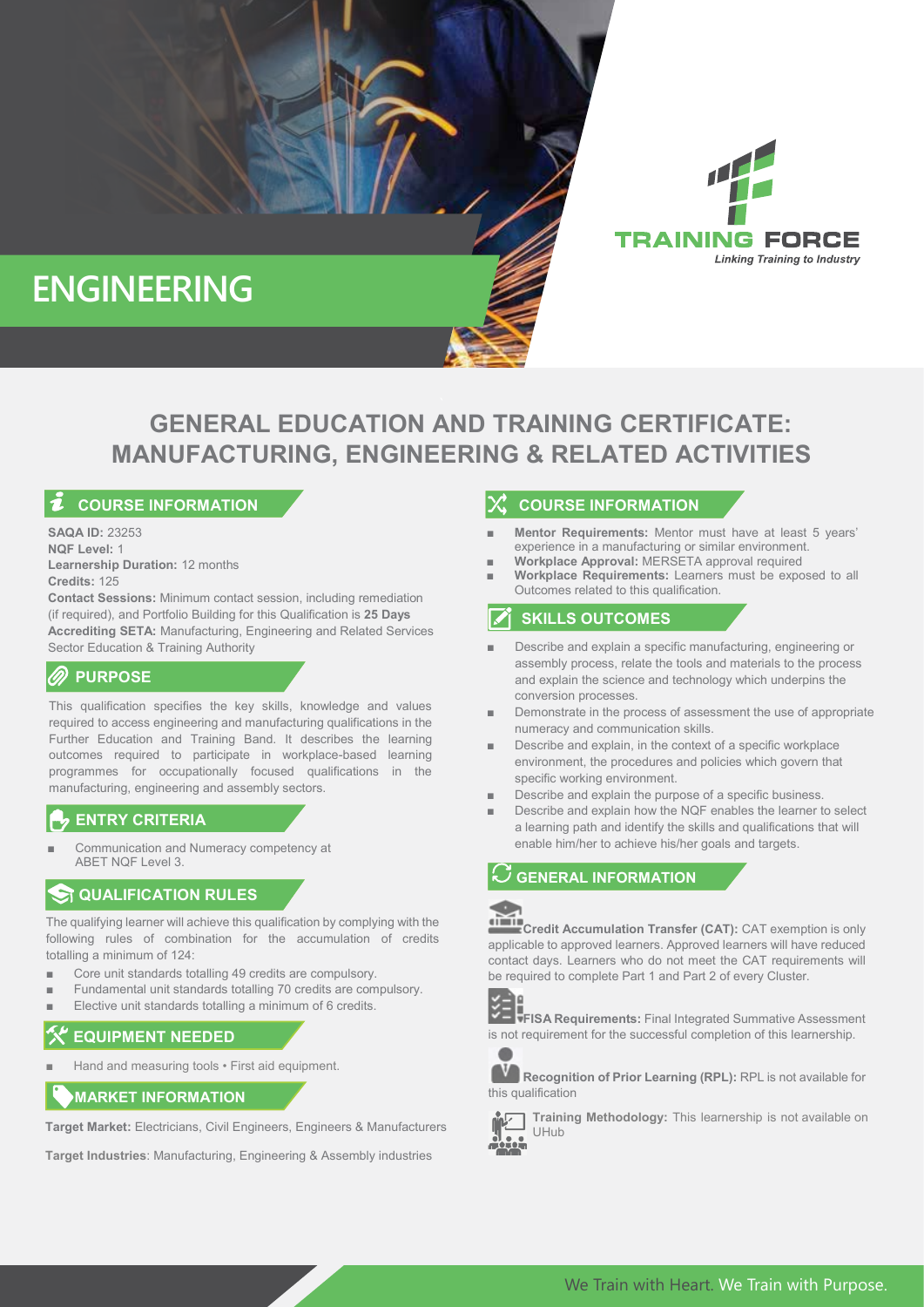#### **Cluster 1 (Part 1) - Orientation to Manufacturing and Engineering**

| Outcome | <b>SAQA ID</b> | Name of Unit Standard                                                           |  |
|---------|----------------|---------------------------------------------------------------------------------|--|
| Core    | 13171          | Describe and show how the NQF can help me to plan a learning and career pathway |  |
|         |                |                                                                                 |  |

**Recommended training days for Cluster 1 part 1 is 1 day** 

### **Cluster 1 (Part 2) - Literacy Skills – Credit Accumulation Transfer is applicable to the highlighted unit standards below**

| <b>Outcome</b> | <b>SAQA ID</b> | Name of Unit Standard                                    | <b>Credits</b> |
|----------------|----------------|----------------------------------------------------------|----------------|
| Fundamental    | 12471          | Explore & use a variety of strategies to learn (revised) |                |
| Fundamental    | 12473          | Identify and respond to selected literacy texts          |                |
| Fundamental    | 12469          | Read/view & respond to a range of text types             |                |

■ **Recommended training days for Cluster 1 part 2 is 3 days**

#### **Cluster 2 (Part1) - Policies, Procedure and Governance within the Manufacturing and Engineering Industry**

| <b>Outcome</b> | <b>SAQA ID</b> | <b>Name of Unit Standard</b>                                                                             | <b>Credits</b> |
|----------------|----------------|----------------------------------------------------------------------------------------------------------|----------------|
| Core           | 13162          | Identify and describe inputs, outputs, stages and quality indicators of the manufacturing, assembly or   | 10             |
|                |                | engineering process                                                                                      |                |
| Core           | 13176          | Describe and discuss basic issues relating to the nature of business, the stakeholders in a business and |                |
|                |                | business profitability                                                                                   |                |
| Core           | 13995          | Demonstrate an understanding of contracts and their sources                                              |                |
| Core           | 13996          | Identify, discuss, describe and compare major economic systems, with emphasis on the South African       |                |
|                |                | economy                                                                                                  |                |
| Core           | 13998          | Demonstrate an understanding of the principles of supply and demand, and the concept: production         |                |

**Recommended training days for Cluster 2 part 1 is 4 days** 

#### **Cluster 2 (Part 2) - Relationship between Human Development and Resources – Credit Accumulation Transfer is applicable to the unit standards below**

| <b>Outcome</b> | <b>SAQA ID</b> | Name of Unit Standard                                                                       | <b>Credits</b> |
|----------------|----------------|---------------------------------------------------------------------------------------------|----------------|
| Fundamental    | 7489           | Show, explain, discuss and analyze the relationship between society and natural environment |                |
| Fundamental    | 10229          | Discuss development, utilization and management of human and natural resources              |                |
| Fundamental    | 12462          | Engage in a range of speaking/signing & listening interactions for various purposes         |                |
| Fundamental    | 12470          | Write/sign for a variety of different purposes                                              |                |

■ **Recommended training days for Cluster 2 part 2 is 4 days**

#### **Cluster 3 (Part 1) - Health and Safety Measures in the Workplace**

| <b>Outcome</b> | <b>SAQA ID</b> | <b>Name of Unit Standard</b>                                                                                | <b>Credits</b> |
|----------------|----------------|-------------------------------------------------------------------------------------------------------------|----------------|
| Core           | 13169          | Describe and discuss issues relating to HIV-AIDS, TB and sexually transmitted illnesses and their impact on |                |
|                |                | the workplace                                                                                               |                |
| Core           | 13174          | Identify and discuss inappropriate behaviors in the workplace                                               |                |
| Core           | 12537          | Identify personal values and ethics in the workplace                                                        |                |

Recommended training days for Cluster 3 part 1 is 2 days

### **Cluster 3 (Part 2) - Basic principles of Natural and Scientific Sciences – Credit Accumulation Transfer is to the unit standards below**

| <b>Outcome</b> | <b>SAQA ID</b> | <b>Name of Unit Standard</b>                                  | <b>Credits</b> |
|----------------|----------------|---------------------------------------------------------------|----------------|
| Fundamental    | 7508           | Conduct an investigation in the natural science               |                |
| Fundamental    | 7509           | Apply basic concepts and principles in the natural sciences   |                |
| Fundamental    | 7513           | Assess the impact of scientific innovation on quality of life |                |

Recommended training days for Cluster 3 part 2 is 2 days